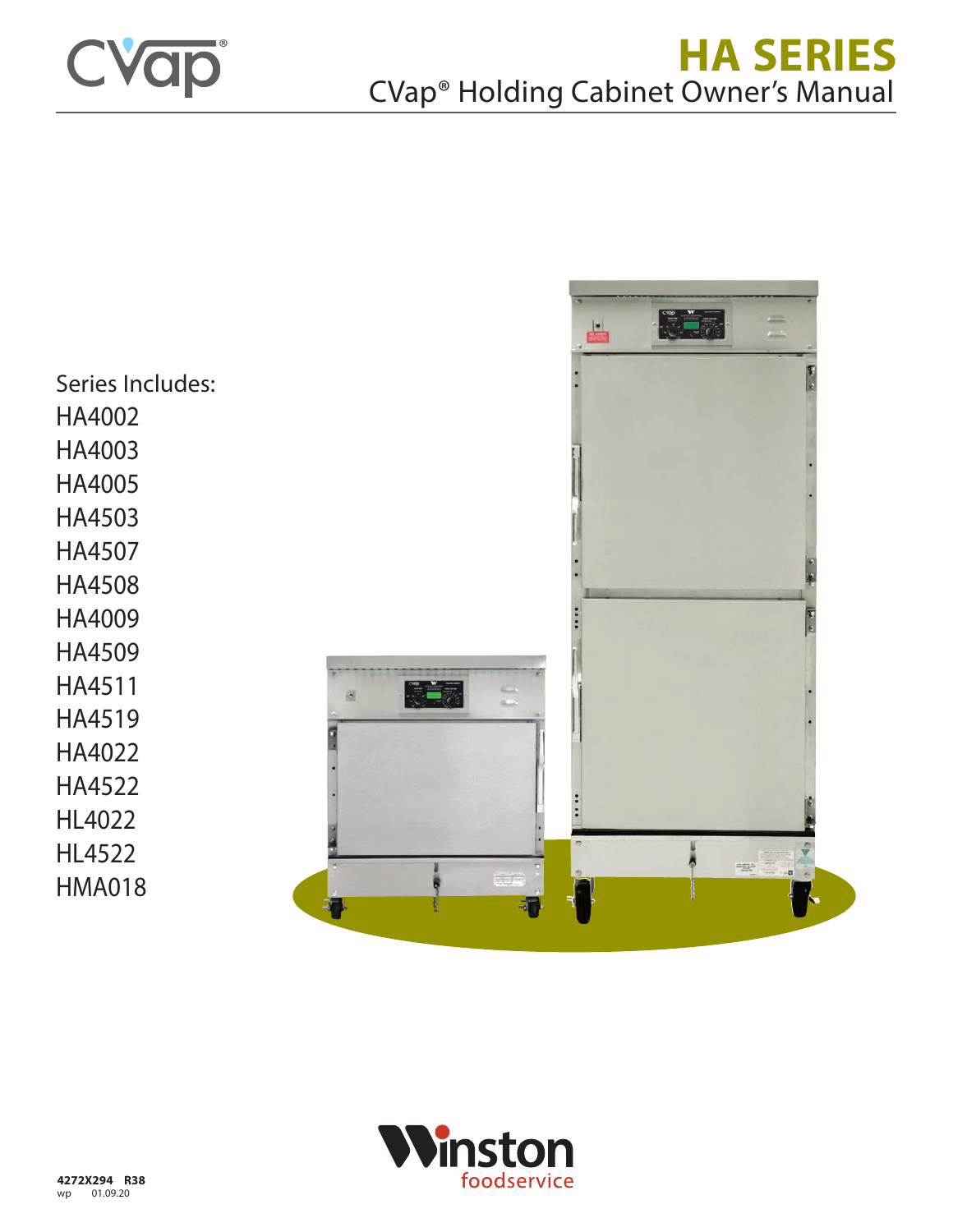## **<sup>2</sup> HOLDING CABINET**

### **WELCOME**

If you have questions about your CVap equipment, please contact your corporate office, local distributor, or Winston's Customer Care Center at 1.800.234.5286 or 1.502.495.5400, or e-mail us at customercare@winstonind.com.

### **CONTACT INFORMATION:**

Internet: www.winstonfoodservice.com E-mail: customercare@winstonind.com Phone: 1.800.234.5286 | 1.502.495.5400 Fax: 1.502.495.5458 Mail: 2345 Carton Drive | Louisville, KY 40299 USA

### **CONTENTS**

| <b>Important Safety Information</b>        | $2 - 3$ |
|--------------------------------------------|---------|
| <b>General Installation</b>                | $3 - 4$ |
| <b>How Your CVap Works</b>                 | 5       |
| Daily Cleaning Procedure                   | $6 - 7$ |
| <b>Warranty &amp; Terms and Conditions</b> | 8       |

### **WARNINGS AND INSTALLATION INSTRUCTIONS**

**As is the case with most cooking equipment, your CVap holding cabinet should be used with caution. Please read the following warnings to avoid potential injuries.** \_\_\_\_\_\_\_\_\_\_\_\_\_\_\_\_\_\_\_\_\_\_\_\_\_\_\_\_\_\_\_\_\_\_\_\_\_\_\_\_\_\_\_

# **! DANGER: Electrical Hazard**

Can cause serious injury or death >> Do not attempt to service this equipment unless you are a licensed electrician or trained servicer. \_\_\_\_\_\_\_\_\_\_\_\_\_\_\_\_\_\_\_\_\_\_\_\_\_\_\_\_\_\_\_\_\_\_\_\_\_\_\_\_\_\_\_

Because this equipment utilizes high voltage, it should only be installed and serviced by a licensed electrician or trained servicer. Attempting to install or service the equipment yourself could result in serious, potentially fatal injuries.

If an electrical shock is felt when touching equipment, shut off power immediately (pull cord or turn off circuit breaker) and call a trained servicer for repair. Failure to do so could result in serious, potentially fatal injuries.

Always turn power switch off any time equipment is not in use.

## **! WARNING: Burn Hazard**

Can cause serious injury >> Avoid heated vapor when opening or closing cabinet door. \_\_\_\_\_\_\_\_\_\_\_\_\_\_\_\_\_\_\_\_\_\_\_\_\_\_\_\_\_\_\_\_\_\_\_\_\_\_\_\_\_\_\_

\_\_\_\_\_\_\_\_\_\_\_\_\_\_\_\_\_\_\_\_\_\_\_\_\_\_\_\_\_\_\_\_\_\_\_\_\_\_\_\_\_\_\_\_\_\_\_

This equipment utilizes heated water vapor, which transfers heat much more quickly and efficiently than dry air of the same temperature. Use caution when opening doors or reaching into the equipment, as heated vapor can quickly cause burns. \_\_\_\_\_\_\_\_\_\_\_\_\_\_\_\_\_\_\_\_\_\_\_\_\_\_\_\_\_\_\_\_\_\_\_\_\_\_\_\_\_\_\_

## **! WARNING: Contamination Hazard**

Can cause serious illness or damage to equipment >> Clean equipment daily to avoid potential contamination hazard. \_\_\_\_\_\_\_\_\_\_\_\_\_\_\_\_\_\_\_\_\_\_\_\_\_\_\_\_\_\_\_\_\_\_\_\_\_\_\_\_\_\_\_

Clean equipment daily to prevent buildup of food residue or chlorides, which can also damage stainless steel and contaminate food. Failure to follow proper cleaning procedures can void your warranty.

Prior to using equipment for the first time, perform the daily cleaning procedure listed on pages 6-7. \_\_\_\_\_\_\_\_\_\_\_\_\_\_\_\_\_\_\_\_\_\_\_\_\_\_\_\_\_\_\_\_\_\_\_\_\_\_\_\_\_\_\_

# **! CAUTION: Electrical Hazard**

Can cause injury >> Do not connect equipment to an external switching device.

\_\_\_\_\_\_\_\_\_\_\_\_\_\_\_\_\_\_\_\_\_\_\_\_\_\_\_\_\_\_\_\_\_\_\_\_\_\_\_\_\_\_\_

In order to avoid a hazard due to inadvertent resetting of the thermal cutout, this equipment must not be supplied through an external switching device, such as a timer, or connected to a circuit that is regularly switched on and off by the utility. \_\_\_\_\_\_\_\_\_\_\_\_\_\_\_\_\_\_\_\_\_\_\_\_\_\_\_\_\_\_\_\_\_\_\_\_\_\_\_\_\_\_\_

# **! CAUTION: Burn Hazard**

Can cause injury >> Allow 30 minutes for equipment to cool before attempting to clean. \_\_\_\_\_\_\_\_\_\_\_\_\_\_\_\_\_\_\_\_\_\_\_\_\_\_\_\_\_\_\_\_\_\_\_\_\_\_\_\_\_\_\_

Always allow equipment to cool before cleaning to avoid potential burns.

Copyright© 2020 Winston Foodservice. All rights reserved. CVap is a registered trademark of Winston Industries LLC. The CVap logo is a trademark of Winston Industries LLC. All other company and product names may be tradema companies.

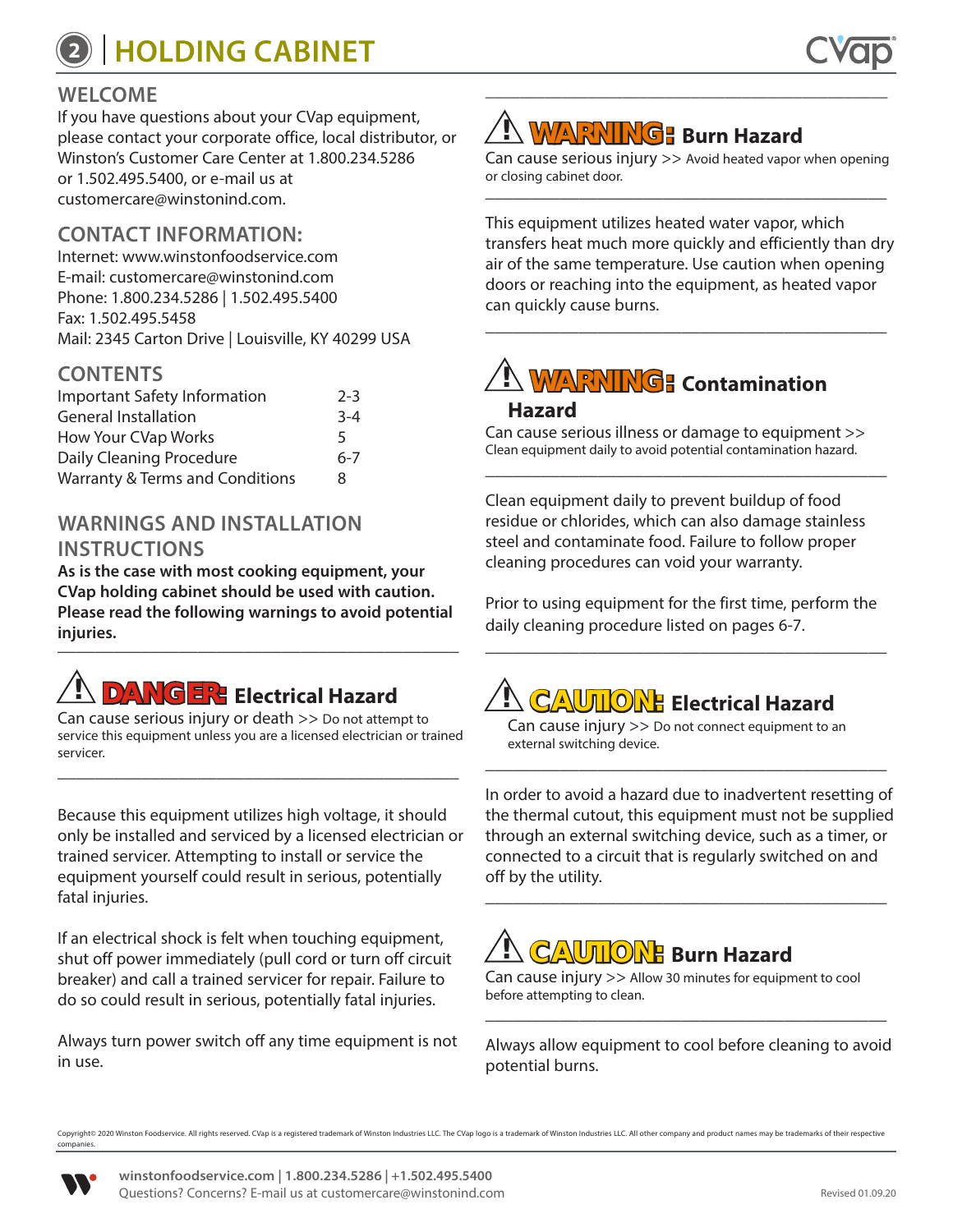## **HOLDING CABINE**



### **! WARNING: Safety Hazard, Intended Use**

**Can cause serious injury or damage to equipment >> Supervise untrained, young, or handicapped persons.**

\_\_\_\_\_\_\_\_\_\_\_\_\_\_\_\_\_\_\_\_\_\_\_\_\_\_\_\_\_\_\_\_\_\_\_\_\_\_\_\_\_\_\_\_\_\_\_

\_\_\_\_\_\_\_\_\_\_\_\_\_\_\_\_\_\_\_\_\_\_\_\_\_\_\_\_\_\_\_\_\_\_\_\_\_\_\_\_\_\_\_\_\_\_\_

- 1. This equipment is not intended for use by persons (including children) with reduced physical, sensory, or mental capabilities, or lack of experience and knowledge, unless they have been given supervision or instruction concerning use of the equipment by a person responsible for their safety.
- 2. Children should be supervised to ensure that they do not play with the equipment.
- 3. This equipment is intended to be used for commercial applications, for example in kitchens of restaurants, canteens, hospitals and in commercial enterprises such as bakeries, butcheries, etc., but not for continuous mass production of food.

For locations with hard water, add one tablespoon (15ml) of white vinegar or lemon juice to water to help minimize scale buildup. Please consider contacting your local water authority to obtain advice on possible water treatment to protect the equipment. Some water supplies are high enough in chemical content to be capable of damaging stainless steel (if used untreated). The evaporation process can concentrate the chemicals in the water to a level which could cause a damaging reaction with the stainless steel.

### **INSTALLING AUTO WATER FILL**

Insert tubing and push fully into the connector. (Reference drawing on this page.) Once seated, try to pull the tubing out of the connector so that the capture ring comes out (about 1/16" (1.6mm)) and the tubing cannot be removed.

**Prior to connecting a newly installed water line to the auto water fill connection, it is extremely important to flush the water line of any debris. Debris in the water line will cause damage to the water solenoid and would not be covered under warranty.**

## **! CAUTION: High Temperature &**

\_\_\_\_\_\_\_\_\_\_\_\_\_\_\_\_\_\_\_\_\_\_\_\_\_\_\_\_\_\_\_\_\_\_\_\_\_\_\_\_\_\_\_

**Grease Hazard** Can cause damage to equipment >> Avoid placing equipment near high heat or in grease-laden atmosphere. \_\_\_\_\_\_\_\_\_\_\_\_\_\_\_\_\_\_\_\_\_\_\_\_\_\_\_\_\_\_\_\_\_\_\_\_\_\_\_\_\_\_\_

Do not place equipment in areas where air temperature exceeds 100˚F (38˚C). A heat shield may be required to prevent heat exposure and grease-laden vapors from affecting the equipment if near heat, vapor, or grease generating devices (such as grills, steamers, ovens, etc.). Excess heat and grease inside the equipment cavities may cause electrical components to fail.

### **WATER FILL PROCEDURE Water Supply**

In order to operate properly, the evaporator in this cabinet must be filled with clean, potable water. As water evaporates, any minerals in the water will deposit on the surface of the evaporator. These mineral deposits will inhibit the transfer of heat. Deposits can also degrade and damage stainless steel. The best way to avoid mineral deposits is to clean the equipment daily. It is also advisable to contact your water utility for advice on minimizing deposit buildup.



**The maximum incoming water temperature may not exceed 140˚F (60˚C) and the incoming water pressure must be between 20 and 150 psi (1.4 Kgf/cm2 to 10.5 Kgf/cm2 (kilogram-force per sq. centimeter)).**

\_\_\_\_\_\_\_\_\_\_\_\_\_\_\_\_\_\_\_\_\_\_\_\_\_\_\_\_\_\_\_\_\_\_\_\_\_\_\_\_\_\_\_



**Hazard** Can cause damage to equipment >> Fill evaporator with water prior to turning power on, and do not allow evaporator to run dry. \_\_\_\_\_\_\_\_\_\_\_\_\_\_\_\_\_\_\_\_\_\_\_\_\_\_\_\_\_\_\_\_\_\_\_\_\_\_\_\_\_\_\_

### **CAUTION: Equipment with auto water fill systems MUST NOT BE ALLOWED TO RUN DRY. Heat damage to the water valve may result.**

It is the responsibility of the owner and installer to make sure that installation complies with all applicable local and state plumbing codes.

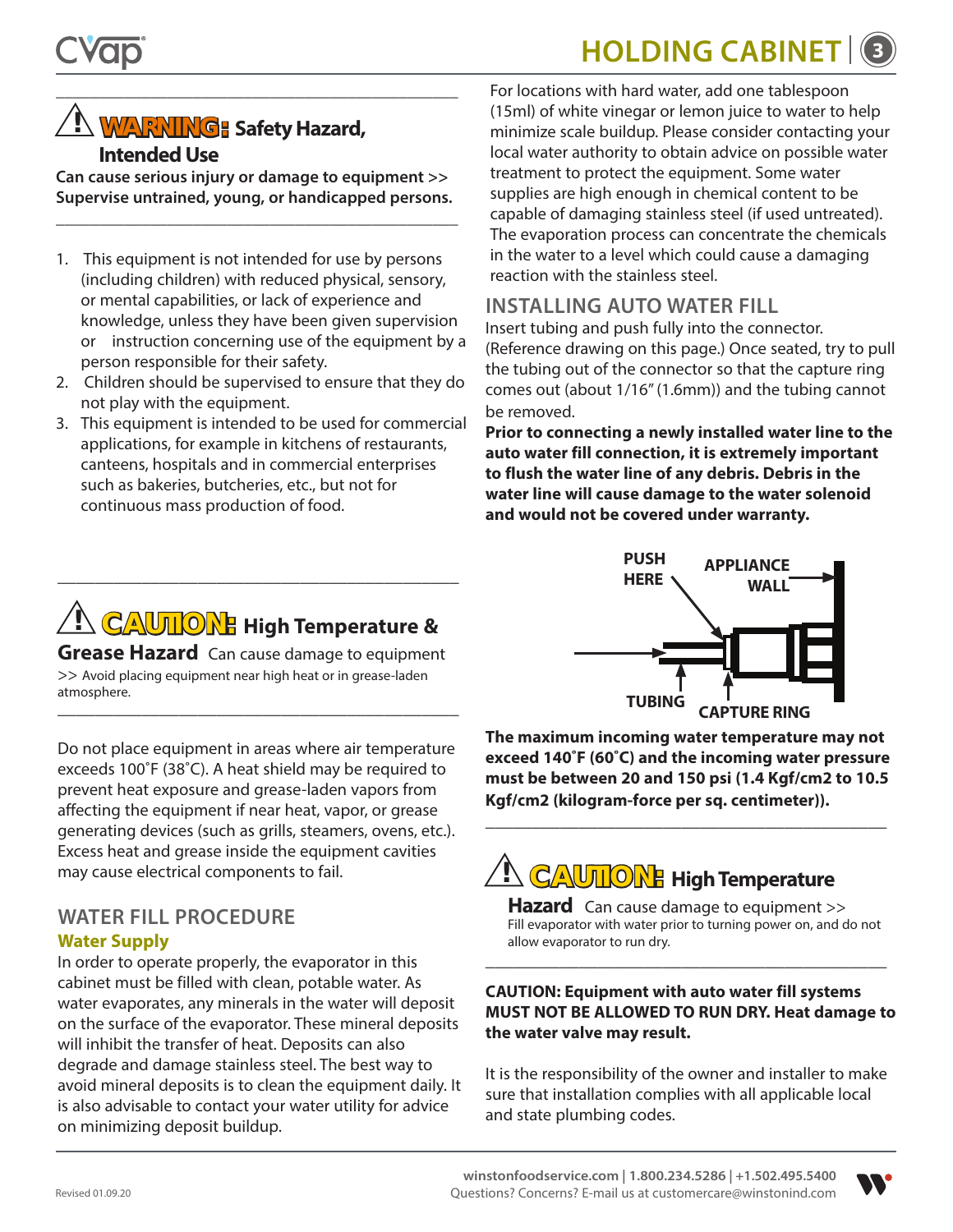## **<sup>4</sup> HOLDING CABINET**

The equipment is shipped from the factory with a 84" (2134mm) (minimum) power cord and plug. It may be necessary to hire a licensed electrician to install the correct outlet or wiring. Winston does not recommend wiring the unit direct.

### **VENTILATION REQUIREMENTS**

**Ventilation clearances** - To operate properly, the equipment will need sufficient space for air circulation. Allow at least 2" (51mm) clearance on all sides of the cabinet, particularly around ventilation holes. Care should be taken to prevent placing the cabinet close to anything combustible. It must be installed with its supplied legs, feet, or casters. Half size equipment may be stacked upon each other using only a Winston supplied stacking kit and following the instructions enclosed with the kit. Your warranty may be void if you do not adhere to these ventilation requirements.

*shown. Elements are common to all holding cabinets.* **5 6 7**

- 1. **Control panel** contains power switch and control escutcheon. Allows operator to program food temperature and food texture. Escutcheon is removable for servicing or replacing microprocessor.
- 2. **Door Gasket** seals food chamber against heat or vapor loss.
- 3. **Door & Latch** can be reversed on site.
- 4. **Adjustable Rails** located on both sides inside equipment, holds trays, pans, shelves, and racks.

**! CAUTION: High Temperature &** 

**Grease Hazard** Can cause damage to equipment >> Avoid placing equipment near high heat or in grease-laden atmosphere.

\_\_\_\_\_\_\_\_\_\_\_\_\_\_\_\_\_\_\_\_\_\_\_\_\_\_\_\_\_\_\_\_\_\_\_\_\_\_\_\_\_\_\_

Do not place equipment in an area where air temperatures around the equipment exceed 100°F (38**˚**C). A heat shield may be required to prevent excessive heat exposure and grease laden vapors from affecting the equipment if adjacent to heat, vapor, or grease generating devices (such as grills, steamers, ovens, etc.). Excess heat and grease inside the equipment cavities may cause electrical components to fail.

**Vent hood** - Generally this equipment does not need to be installed under a mechanical ventilation system (vent hood). Check local health and fire codes for specific requirements.

- **COMPONENT IDENTIFICATION** 5. **Food chamber**  holding cavity where the dual heat system combines to create the perfect holding environment.
	- 6. **Evaporator and Heaters** (not visible) supply vapor atmosphere to the food chamber by heating water within the evaporator.
	- 7. **Trough** collects moisture that condenses on door.
	- 8. **Drain Valve** (or drain cap) allows for draining water from evaporator.
	- 9. **Cord Wrap** (behind unit if applicable) provides storage for power cord.
	- 10. **Air Heaters (**not visible) supply heat for precise food texture control.
	- 11. **Name Plate** identifies model number and serial number (important for servicing and ordering parts), voltage, power, and electrical information. Electrical Requirements Label identifies that equipment is for use with an individual branch circuit only.
	- 12. **Casters** provide easy movement when front casters are in unlocked position.



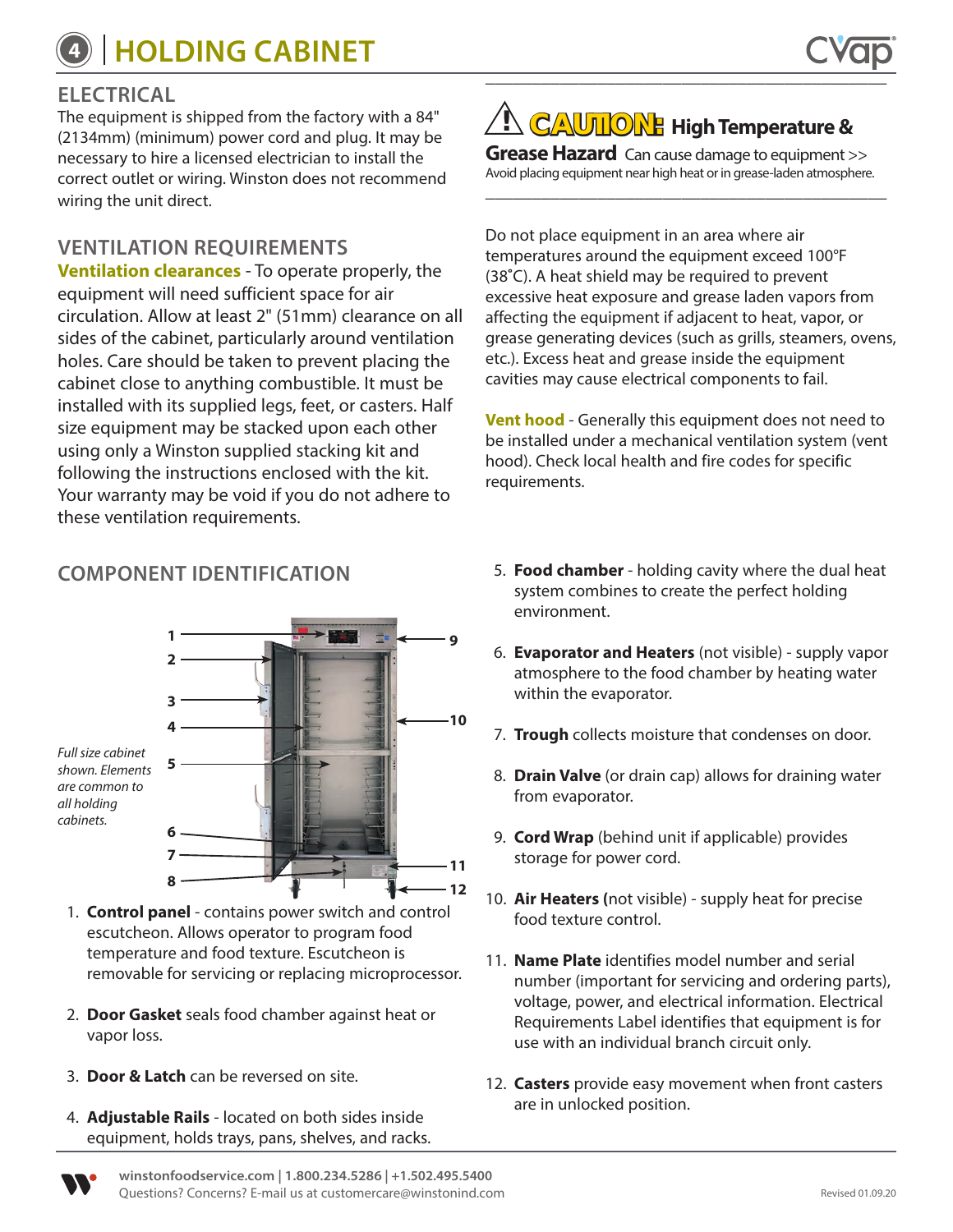



### **CONTROLS - 4000 SERIES**



### **HOW YOUR CVAP WORKS**

| <b>ON/OFF SWITCH</b>                                      | Energizes control and evaporator and air heat systems. Fill with<br>potable water prior to turning on.                                                                                                                                                                                                                                                                                                              |
|-----------------------------------------------------------|---------------------------------------------------------------------------------------------------------------------------------------------------------------------------------------------------------------------------------------------------------------------------------------------------------------------------------------------------------------------------------------------------------------------|
| <b>FOOD TEMP</b>                                          | Adjust Food Temp to increase/decrease temperature in 1°F (1°C) steps.                                                                                                                                                                                                                                                                                                                                               |
| <b>FOOD TEXTURE</b>                                       | Adjust Food Texture to increase/decrease the differential (temperature<br>increase above food temp setting) in 1°F (1°C) steps.                                                                                                                                                                                                                                                                                     |
| <b>CONVERT °F to °C or °C to °F</b>                       | Long press (hold for 3 seconds then release) the °F/°C key (indicated<br>above) to cycle through current temperature readings. The default<br>temperature display can be changed with a 4 second press of the<br>°F/°C key. Choose between AF for air temperature in Fahrenheit,<br>AC for air temperature in Celsius, EF for evaporator temperature in<br>Fahrenheit and EC for evaporator temperature in Celsius. |
| <b>CLEAN DAILY</b>                                        | Stainless steel can corrode if soil is allowed to stand. Clean daily.<br>Remove loose parts and wash in sink. Rinse well. Do not use chlorine.                                                                                                                                                                                                                                                                      |
| <b>CABINET RESET BUTTON</b><br>(INTERNATIONAL UNITS ONLY) | (Located on the back of the unit near the top) Resets the thermostat<br>in the event that the High Limit Thermostat trips. To reset, allow the<br>cabinet unit to cool to below 250°F (121°C). Press the High Limit Reset<br>button. If the High Limit Thermostat trips frequently, call a service<br>technician for repair.                                                                                        |



Revised 01.09.20

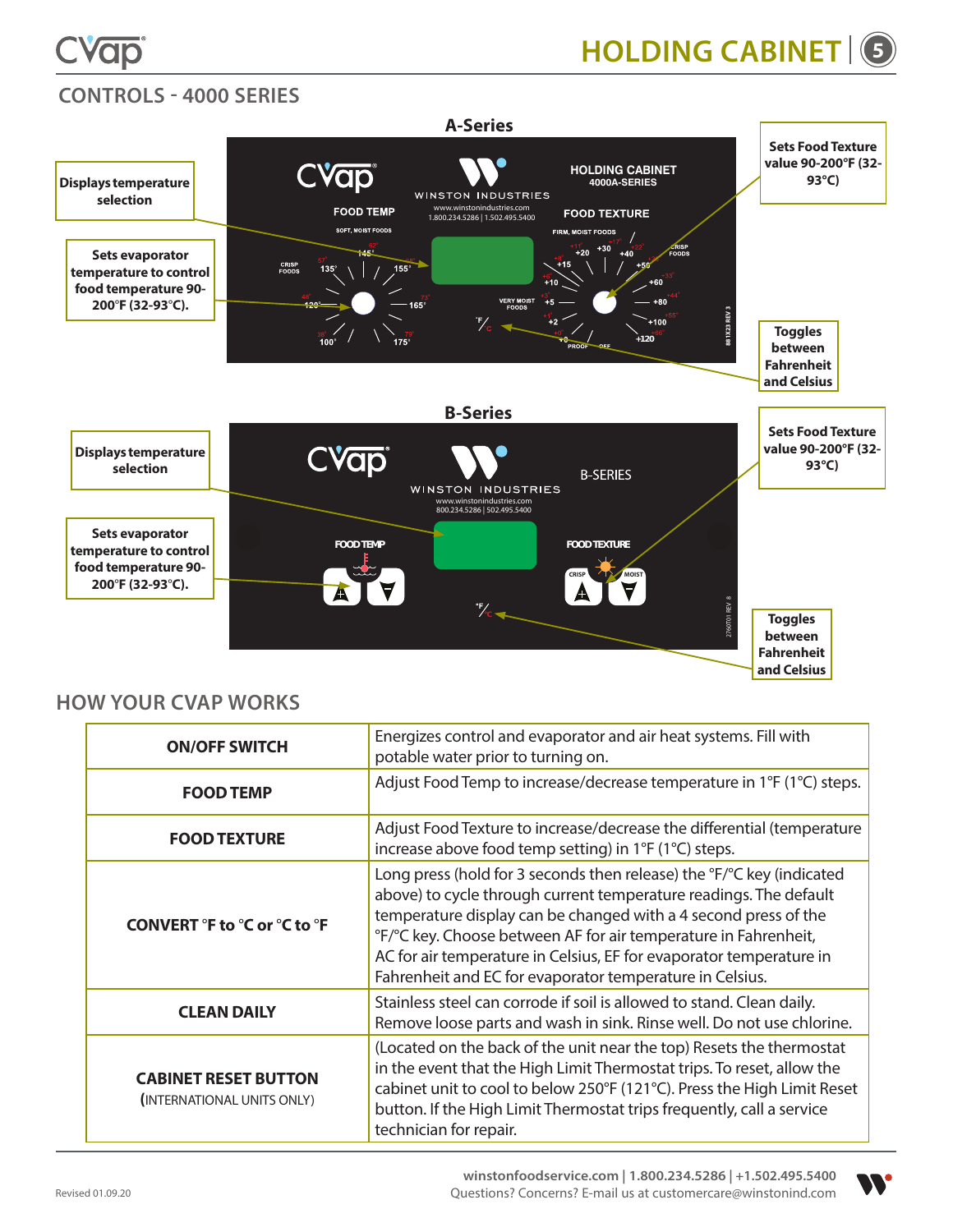## **<sup>6</sup> HOLDING CABINET**



### **DAILY CLEANING**

Required Cleaning Accessories and Supplies

- Pan for draining evaporator (unless utilizing floor drain)
- Food grade germicidal detergent
- Descaling agent \_\_\_\_\_\_\_\_\_\_\_\_\_\_\_\_\_\_\_\_\_\_\_\_\_\_\_\_\_\_\_\_\_\_\_\_\_\_\_\_\_\_\_

## **! DANGER: Electrical Hazard**

Can cause serious injury or death >> If an electrical shock is felt during operation or cleaning, unplug equipment and have it serviced by a licensed electrician or trained servicer before placing back into service.

\_\_\_\_\_\_\_\_\_\_\_\_\_\_\_\_\_\_\_\_\_\_\_\_\_\_\_\_\_\_\_\_\_\_\_\_\_\_\_\_\_\_\_

\_\_\_\_\_\_\_\_\_\_\_\_\_\_\_\_\_\_\_\_\_\_\_\_\_\_\_\_\_\_\_\_\_\_\_\_\_\_\_\_\_\_\_

## **! WARNING: Contamination Hazard**

Can cause serious illness or damage to equipment >> Clean equipment daily to avoid potential contamination hazard.

\_\_\_\_\_\_\_\_\_\_\_\_\_\_\_\_\_\_\_\_\_\_\_\_\_\_\_\_\_\_\_\_\_\_\_\_\_\_\_\_\_\_\_

**Ensure safe operation by cleaning equipment daily. Failure to do so can allow harmful deposits to develop, increasing the potential for food contamination, and endangering your customers.**

\_\_\_\_\_\_\_\_\_\_\_\_\_\_\_\_\_\_\_\_\_\_\_\_\_\_\_\_\_\_\_\_\_\_\_\_\_\_\_\_\_\_\_

## **! CAUTION: Corrosion Hazard**

Can cause damage to equipment >> Clean equipment daily to avoid potential corrosion damage. \_\_\_\_\_\_\_\_\_\_\_\_\_\_\_\_\_\_\_\_\_\_\_\_\_\_\_\_\_\_\_\_\_\_\_\_\_\_\_\_\_\_\_

Clean evaporator daily to prevent chlorides (salts) from accumulating. Chlorides can cause the evaporator tank to corrode, to the extent that leaks can occur. Leaks caused by corrosion, which is caused by a failure to clean daily, are not covered under the manufacturer's warranty.

## **! WARNING: Contamination Hazard**

\_\_\_\_\_\_\_\_\_\_\_\_\_\_\_\_\_\_\_\_\_\_\_\_\_\_\_\_\_\_\_\_\_\_\_\_\_\_\_\_\_\_\_

Can cause serious illness >> Clean equipment prior to first use to remove traces of industrial chemicals and oils. \_\_\_\_\_\_\_\_\_\_\_\_\_\_\_\_\_\_\_\_\_\_\_\_\_\_\_\_\_\_\_\_\_\_\_\_\_\_\_\_\_\_\_

Prior to using equipment for the first time, perform the daily cleaning procedure listed in right column.

### **DAILY CLEANING DAILY CLEANING PROCEDURE**

## **! CAUTION: Burn Hazard**

Can cause injury >> Allow 30 minutes for equipment to cool before attempting to clean.

\_\_\_\_\_\_\_\_\_\_\_\_\_\_\_\_\_\_\_\_\_\_\_\_\_\_\_\_\_\_\_\_\_\_\_\_\_\_\_\_\_\_\_

Before each cleaning procedure, disconnect equipment from its electrical power source and allow to cool for at least one half hour.

\_\_\_\_\_\_\_\_\_\_\_\_\_\_\_\_\_\_\_\_\_\_\_\_\_\_\_\_\_\_\_\_\_\_\_\_\_\_\_\_\_\_\_

- 1. Place empty pan under drain valve (or cap), turn drain valve (or remove cap) and allow evaporator to drain.
- 2. Remove all flues (located on inside walls), adjustable rails, trays, pans and racks and wash using a foodgrade germicidal agent. Rinse and allow to dry.
- 3. Apply food grade germicidal detergent to food chamber and evaporator.

NOTE: To ensure that the door(s) opens and closes easily, check the hinges (both on the door and on the front of the equipment cavity) to make sure they are fastened tightly, in good operating condition, and not excessively worn.

- 4. Wipe inside surfaces to remove all food deposits.
- 5. Inspect for scale build-up on the tank surface, water level sensor, fill tube and probe (see photo below). If present, apply descaling agent. Read ALL warnings and follow directions listed on descaling agent package



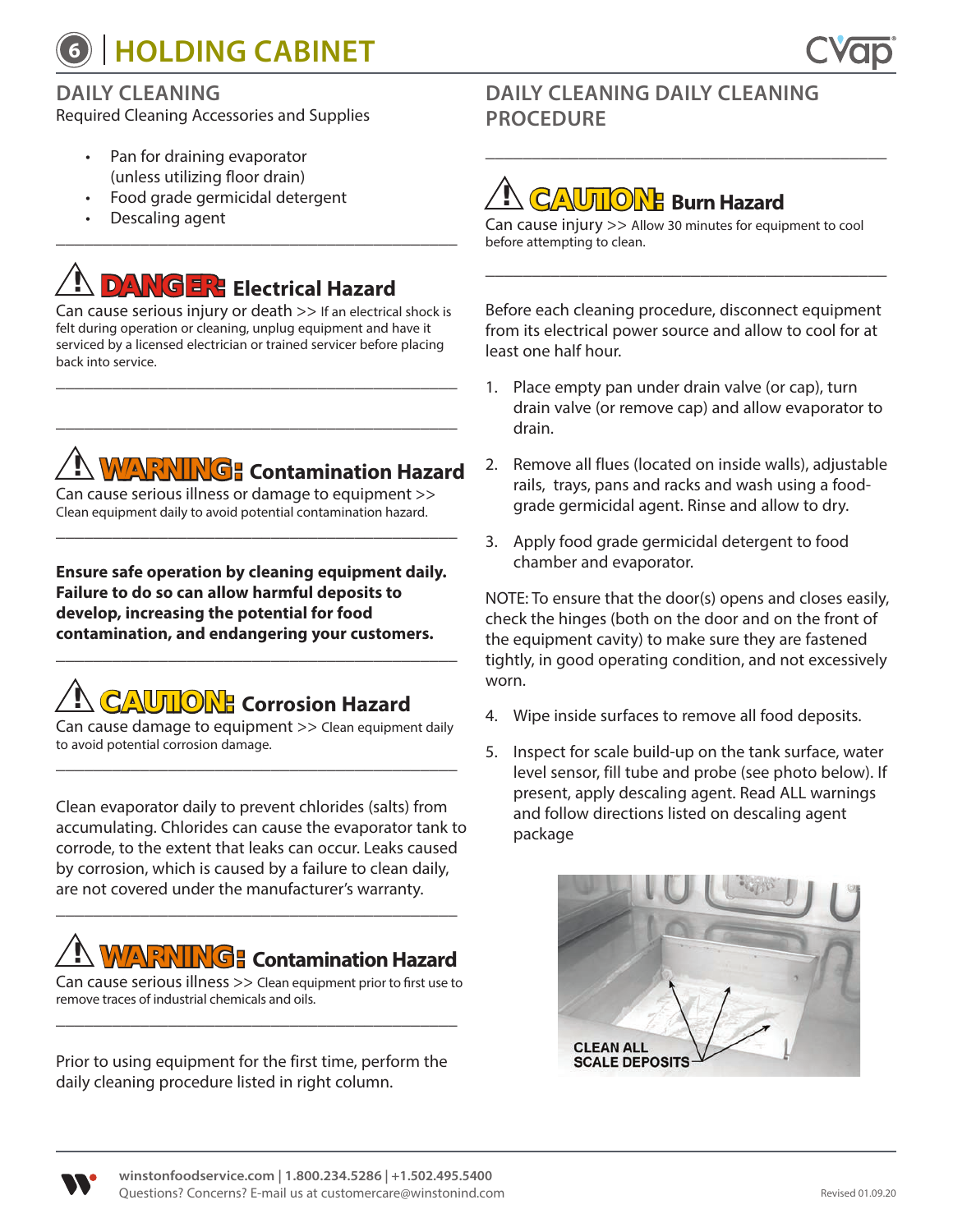6. Wipe down all outside surfaces with mild detergent, in particular where the door seals. Also clean the gasket. This procedure will prolong gasket life.

\_\_\_\_\_\_\_\_\_\_\_\_\_\_\_\_\_\_\_\_\_\_\_\_\_\_\_\_\_\_\_\_\_\_\_\_\_\_\_\_\_\_\_

## **! CAUTION: Leaking Hazard**

Can cause damage to equipment >> Use care when cleaning plastic tube. Damage to tube can cause leaking inside the equipment.<br>————————————————————

7. Inspect heating elements (if exposed). The elements are stainless steel. If cleaning is needed, scrub with Teflon™ or nylon bristle brush to remove heavy food particles. Further cleaning may be done with a plastic scouring pad and alkaline based cleansers. DO NOT use wire brushes, scrapers, steel wool pads or chloride-based cleansers. Follow cleanser manufacturer's instructions for use on stainless steel. Rinse well with clean water and wipe immediately.

## **! WARNING: Electrical Hazard**

Can cause serious personal injury or damage to equipment >> Avoid spraying equipment exterior or controls with water jet.

\_\_\_\_\_\_\_\_\_\_\_\_\_\_\_\_\_\_\_\_\_\_\_\_\_\_\_\_\_\_\_\_\_\_\_\_\_\_\_\_\_\_\_

\_\_\_\_\_\_\_\_\_\_\_\_\_\_\_\_\_\_\_\_\_\_\_\_\_\_\_\_\_\_\_\_\_\_\_\_\_\_\_\_\_\_\_

- 8. Rinse all inside surfaces, including evaporator, and dry with clean towel. **Do not spray outside of equipment or controls with water.**
- 9. Replace flues and rail supports.
- 10. Close drain valve, or verify O-ring is on drain pipe, replace drain cap, and refill evaporator.
- 11. Reconnect equipment to electrical power and make ready for use.